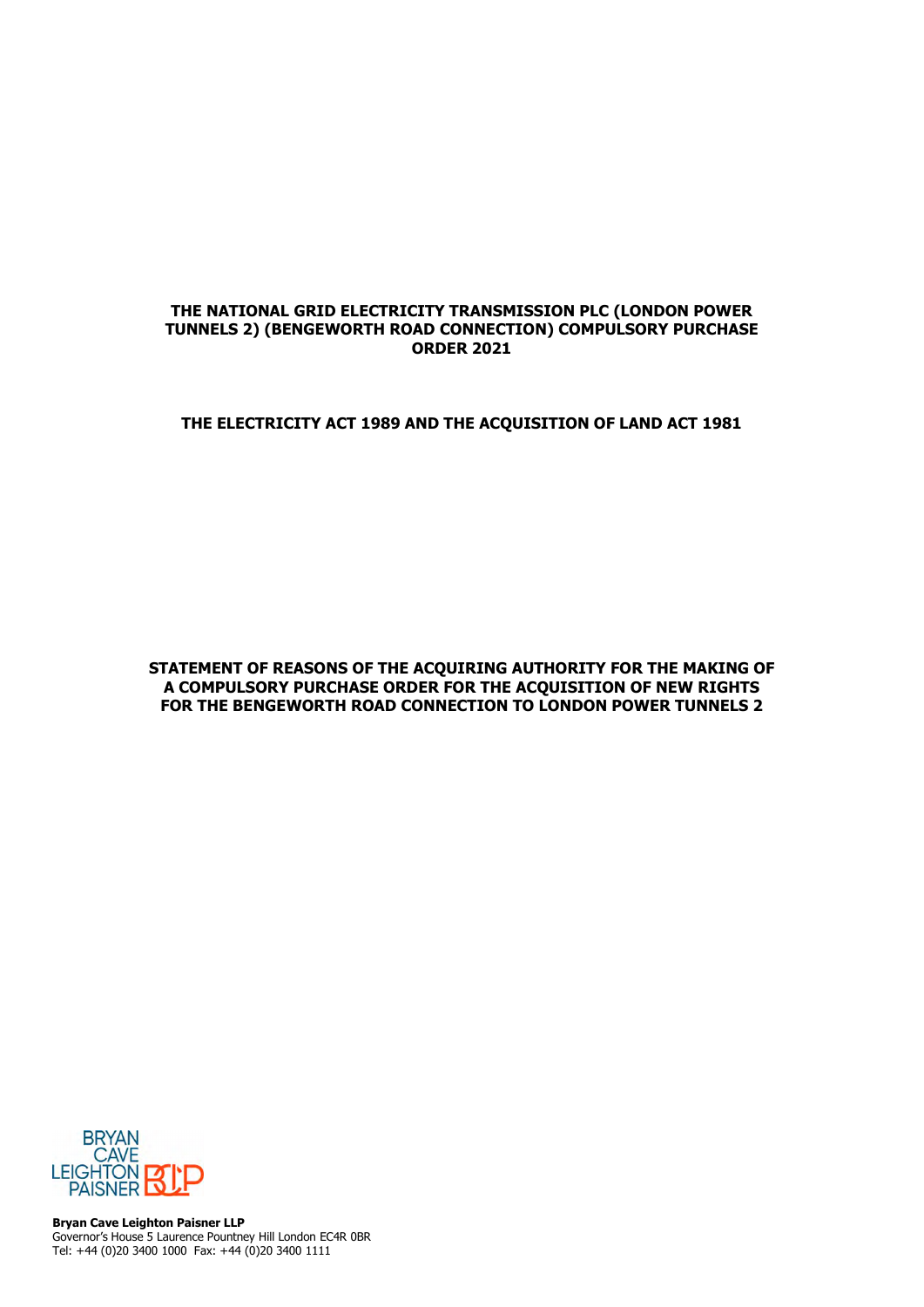## **THE ELECTRICITY ACT 1989 AND THE ACQUISITION OF LAND ACT 1981**

## **THE NATIONAL GRID ELECTRICITY TRANSMISSION PLC (LONDON POWER TUNNELS) (BENGEWORTH ROAD CONNECTION) COMPULSORY PURCHASE ORDER 2021**

## **STATEMENT OF REASONS OF THE ACQUIRING AUTHORITY FOR MAKING OF THE ORDER**

### 1 **INTRODUCTION**

- 1.1 National Grid Electricity Transmission PLC (company registration number 02366977) ("**NGET**") has made The National Grid Electricity Transmission PLC (London Power Tunnels 2) (Bengeworth Road Connection) Compulsory Purchase Order 2021, (the "**Order**") under Section 10 of the Electricity Act 1989 and Schedule 3 of the Electricity Act 1989 (the "**1989 Act**") and the Acquisition of Land Act 1981 (the "**1981 Act**").
- 1.2 This Statement of Reasons is a non-statutory statement provided in compliance with Section 12 of the Guidance on Compulsory Purchase Process and the Crichel Down Rules (2019) (the "**Guidance**") and with regard to the Guidance generally. It is not intended to constitute the Statement of Case that NGET will be required to prepare in accordance with the Compulsory Purchase (Inquiries Procedure) Rules 2007, in the event of an inquiry into the Order.
- 1.3 NGET successfully undertook the London Power Tunnels 1 project ("**LPT1**") which was energised in early 2018 after a seven year construction programme. LPT1 comprised the construction of around 32 kilometres of high voltage electricity cable tunnel between Hackney and Willesden (via Kensal Green), Kensal Green and Wimbledon. LPT1 replaced existing aged assets, providing a more resilient transmission network in North London to meet current and future energy demands.
- 1.4 Following the successful implementation of LPT1, NGET turned its attention to the continuation of London Power Tunnels through and beneath South London. "London Power Tunnels 2" ("**LPT2**") is the collective term for three projects, each relating to a specific "Circuit" ("Circuit 1", "Circuit 2" and "Circuit 3"). Each Circuit is separate and independently operable from the others.
- 1.5 The Circuit 1 Wimbledon to New Cross and Circuit 2 New Cross to Hurst Compulsory Purchase Orders 2019 were confirmed by the Secretary of State for Business, Energy and Industrial Strategy on 4<sup>th</sup> February 2021. The Order now seeks the necessary subterranean land rights to change part of the alignment of Circuit 1 (Wimbledon to New Cross) between Coldharbour Lane and Denmark Hill which is now proposed to route via a site with an access shaft and headhouse at the existing London Power Networks ("**LPN**") substation site off Bengeworth Road, Lambeth ("**LPN substation**") in order to provide a connection to the LPN substation.
- 1.6 In London, LPN is often used interchangeably with "**UKPN**" (UK Power Networks). The owner of the substation site at Bengeworth Road and holder of the electricity distribution network operator licence in London is LPN. UKPN owns LPN (as it does South Eastern Power Networks and Eastern Power Networks for other English regions). The Circuit 1 Project and the proposed Bengeworth Road Connection alignment are described further in Section 2 of this Statement of Reasons.
- 1.7 As with LPT1, the objective of LPT2 is to replace aged and degrading oil-filled cables before they reach the end of their operational life and to ensure a stable electricity transmission system and the additional objective of this particular Order is to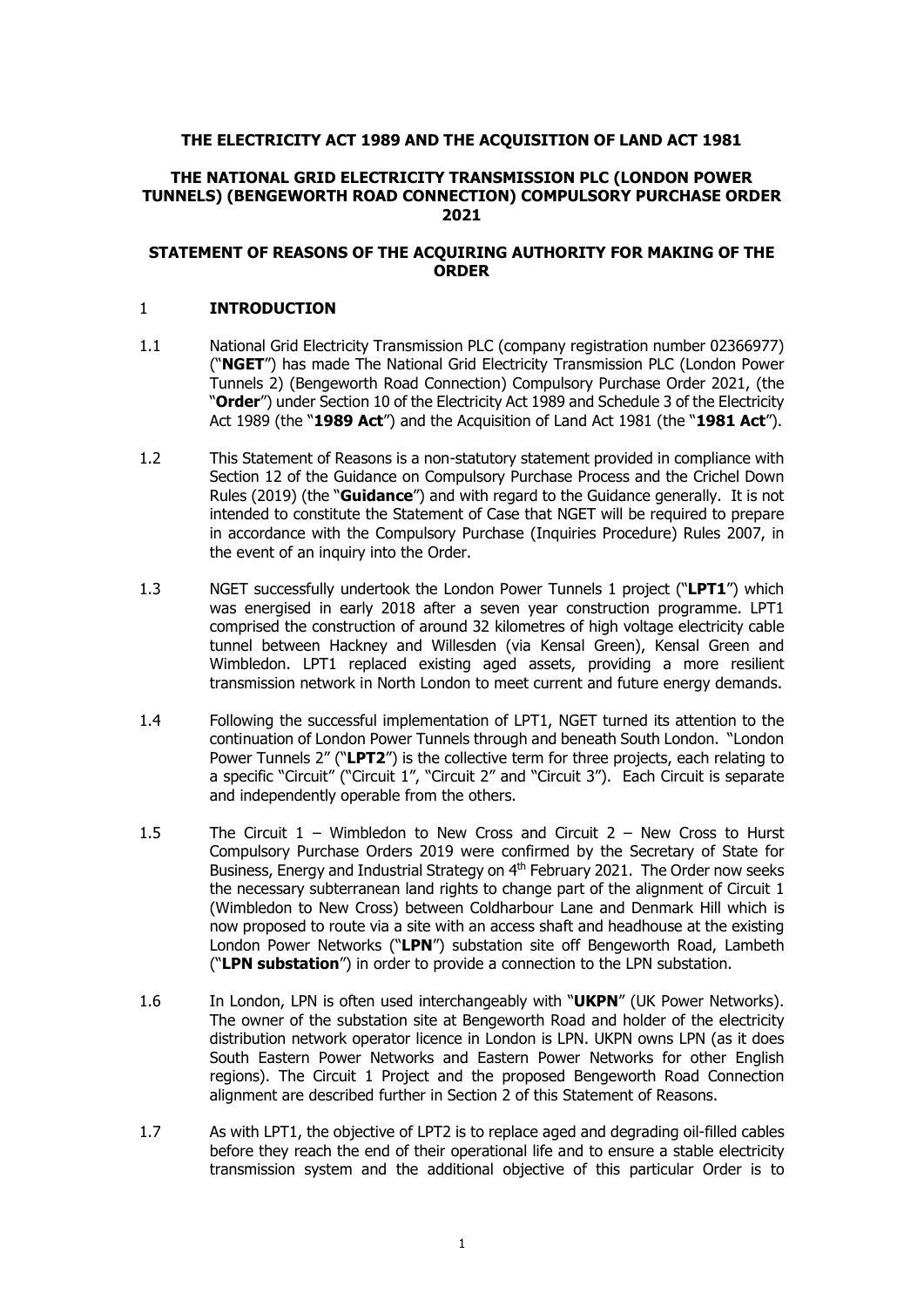facilitate a route alignment change to the alignment to Circuit 1 (Wimbledon to New Cross) to provide a connection to the LPN substation for the reasons explained further in section 2.

- 1.8 This Statement sets out NGET's justification for promoting the Order and explains why, in NGET's opinion, there is a compelling case in the public interest for compulsory purchase powers to be confirmed.
- 1.9 If confirmed by the Secretary of State for Business, Energy and Industrial Strategy, the Order will enable NGET to acquire compulsorily the new rights included in the Order for the tunnel (the "**Order Rights**") in order to facilitate the delivery of the Bengeworth Road Connection. The only above ground site required for the delivery of the access shaft, head house and new substations is located within the LPN substation land off Bengeworth Road and National Grid have secured a lease from LPN (the long leasehold owner (the freehold is owned by EDF Energy Limited)) in respect of this land interest. As such no other above ground rights are required or sought for the delivery of the Project and the Order therefore only includes Tunnel and Cable Rights for the alignment from Denmark Hill to Coldharbour Lane.
- 1.10 NGET's approach to the Order is to seek Order Rights only for those parts of the tunnel in land that is not beneath the public highway. NGET will rely on its statutory street works powers under the Electricity Act 1989, Schedule 4, and the New Roads and Street Works Act 1991 for those parts beneath the highway. This has the advantage of reducing the number of interests that are included in the Order and is consistent with the approach taken on LPT1 and LPT2 Circuits 1 to 3.

### **Overview of the various roles in the electricity network**

- 1.11 NGET is one of three Transmission Owners (**"TO"**) and owns the high voltage (mainly 132 kV or higher) electricity transmission network in England and Wales. Its obligations include building and maintaining the electricity transmission network safely, reliably, economically and efficiently; providing transmission services i.e. making its system available to National Grid Electricity System Operator Ltd ("**NGESO**") to operate; and providing connection offers to NGESO in response to a User (generator, demand etc. customer) wishing to connection to NGET's Transmission System). These obligations are imposed on NGET by its Electricity Transmission Licence, the energy regulator OFGEM, the Electricity Act 1989 (**"Act"**) and the System Operator Transmission Code (**"STC"**).
- 1.12 The role of NGESO as System Operator is to co-ordinate and direct the flow of electricity onto and over the National Electricity Transmission System ("**NETS**") (the transmission system in Great Britain) in an economic and co-ordinated manner. NGESO must maintain system balance minute by minute, and address supply and demand mismatch, generation shortfall and/or high demand and insufficient generation margins to maintain supply. Additionally, NGESO manages the connection application and offer process in Great Britain between the party wishing to connect to the NETS (generator, demand etc) and NGET. These obligations are imposed on NGESO by way of its Transmission Licence, OFGEM, the Act and several electricity transmission codes (which are for practical purposes multilateral contracts).
- 1.13 LPN is a Distribution Network Operator ("**DNO**") and as such owns and operates the low voltage (mainly less than 132kV) electricity distribution network in the London region. There are 14 such regions in Great Britain operated by 6 DNOs. DNOs have similar obligations to Transmission Owners in relation to the safety and reliability of their respective distribution systems and the provision of connection offers to parties looking to connect at distribution level.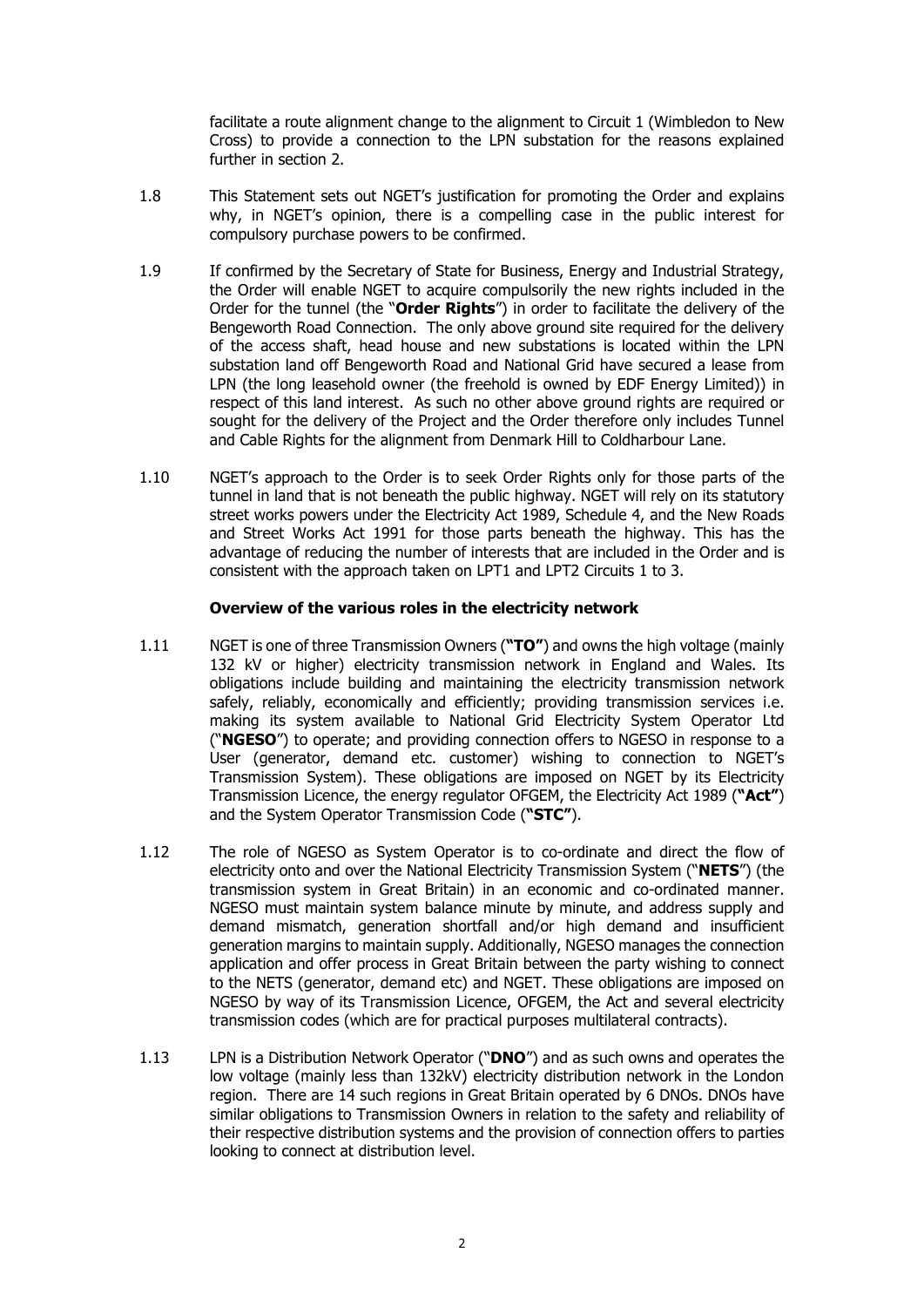# 2 **THE SCHEME**

## 2.1 **Description of the Scheme**

## **London Power Tunnels 2 (LPT2) – Circuit 1**

- 2.1.1 NGET is constructing underground tunnels over approximately 12km to carry 400kV cables between the Wimbledon Substation (where LPT1 terminated – see above) to a substation at New Cross. These start and finish points are fixed as direct replacement points for the existing circuit cables. A compulsory purchase order for Circuit 1 was confirmed on the  $4<sup>th</sup>$  February 2021. Between Wimbledon and New Cross there is an above ground/headhouse site at King's Avenue.
- 2.1.2 The routeing strategy for the tunnel, as described above and as well as considering environmental and engineering considerations, took into account the benefits of tunnelling beneath the highway and open spaces to reduce the number of interests affected by the Order. This was coupled with the practical and cost benefits of keeping the route as direct as possible so the route takes a broadly north-easterly route through Lambeth, Wandsworth and Southwark.
- 2.1.3 The fixed start and end points enabled a zone to be established in which the headhouse would be located, and the King's Avenue site was identified. Among its other benefits, the site was (a) largely open (as a builder's storage yard) and (b) had a willing buyer (demonstrated by the site being subject to voluntary acquisition).
- 2.1.4 The tunnels are constructed from a series of vertical deep shafts that will send and receive (as appropriate) the tunnel boring machines ("**TBMs**") which will tunnel the cable route at depth, connecting these shaft access points. This means that during the construction phase of the Circuit 1 Project, the above ground activity which is perceptible to the general public will be in and around these shaft sites and once operational, the activity will diminish significantly. During construction and then in operation, the deep shafts provide access to the tunnels and allow for ventilation.

## **Bengeworth Road Connection – Alignment**

- 2.1.5 The Bengeworth Road Connection will connect London Power Networks' (LPN) 132kV electricity distribution system to National Grid Electricity Transmissions (NGET) 400kV electricity transmission system. This will be achieved by the construction of a new 400kV NGET Grid Supply Point ("**GSP**") substation, the connection to the planned New Cross to Wimbledon 400kV underground cable electricity line and with a new 132kV LPN substation.
- 2.1.6 The new 400kV NGET GSP will lower the voltage of the electricity flowing through the planned New Cross to Wimbledon 400kV underground cable electricity line from 400kV to 132kV via two Supergrid Transformers ("**SGT**") for one of the circuits (in 2025) and a further circuit connection to a third SGT (in or around 2032), which will allow LPN to connect to it, enabling them to improve their electricity supply resilience to the surrounding area and meet increased demand.
- 2.1.7 The Order facilitates subterranean elements of the Bengeworth Road Connection, however, the project in totality is comprised both above ground and below ground works. In summary the above ground works include:
	- (a) construction of a 15m diameter tunnel shaft to a depth of approximately 33m and installation of high voltage electric cables;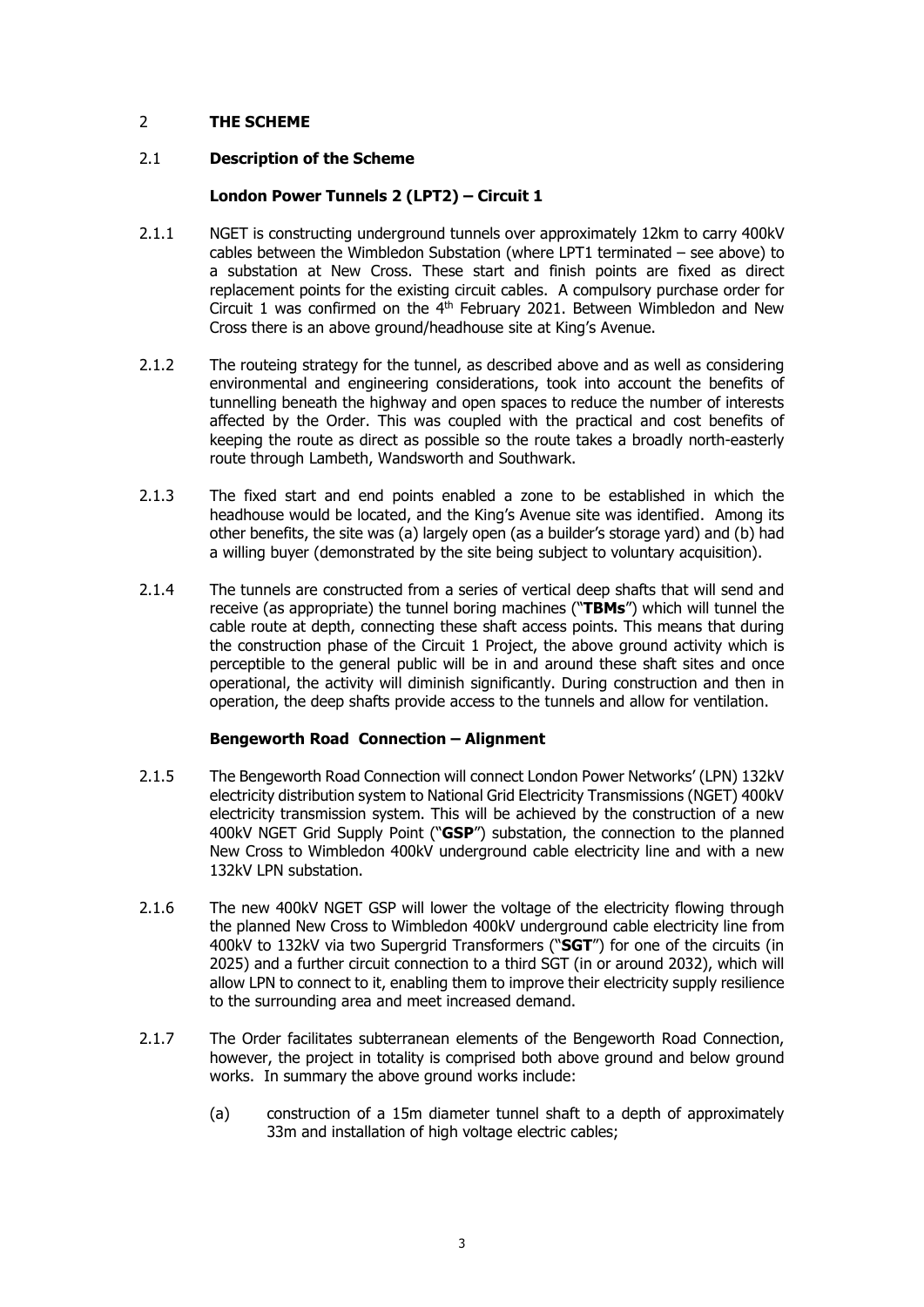- (b) construction of head-house (building located above the tunnel shaft) approximately 13m by 15m with a maximum height of 10m plus the adjacent operation block;
- (c) demolition of existing multi-storey car-park, falling on operational land;
- (d) construction of a 400kV GIS (gas insulated substation) with adjoining annex in a steel framed building with an approximate footprint of 37m x 18m and a maximum height of 15m and a new 132kV GIS substation contained in a building with an approximate footprint of 43m by 15m and maximum height of 13.5m;
- (e) Installation of 2x 400/132kV Super Grid Transformers (SGTs) encompassed by two reinforced concrete oil containment bunds of approximately 12m x 22m;
- (f) ancillary structures comprising a new workshop unit, storage unit and emergency diesel generator unit; and
- (g) temporary reconfiguration of the internal site roads to provide safe access to construction areas.
- 2.1.8 The shaft will be a means of access from the surface to the cable tunnel. For safety reasons, the shaft is excavated first and the underground tunnel then connects into and through it. The head-house sits over the shaft. The other above ground apparatus is associated with the connection of the NGET supply via the cable tunnel into the LPN substation apparatus.
- 2.1.9 Once the decision was made to re-align the Circuit 1 tunnel to ensure a direct connection with the LPN substation site at Bengeworth Road (see section 2 below) this then had to be achieved by:
	- (a) ensuring as direct a route as possible taking account of engineering and environmental considerations; and
	- (b) maximising, as far as possible, a route beneath the public highway and open space to minimise private interests that are affected.
- 2.1.10 Once the need to modify the Circuit 1 alignment had been established to allow for the connection at Bengeworth Road substation, the Bengeworth Road Connection alignment became the best possible option as it minimised the distance, which accordingly minimises the amount of spoil created from the tunnel drive that needs to be transported away from the New Cross site.
- 2.1.11 The tunnel route diverges from the Circuit 1 alignment north of the junction of Coldharbour Lane and Denmark Hill and, whereas the original alignment passed beneath and along Coldharbour Lane, the new alignment arcs south and then west to take the tunnel beneath the LPN substation at Bengeworth Road. The tunnel "rejoins" the original Circuit 1 alignment at the junction of Coldharbour Lane and Loughborough Park.
- 2.1.12 Taking account the above, the tunnel has to pass beneath several private/commercial properties as well as King's College Hospital where the horizontal alignment of the route is restricted by the capability of the tunnel boring machine to construct a minimum radius bend of 250m. In this way, the revised alignment adds only an additional 135m on to the overall Circuit 1 length.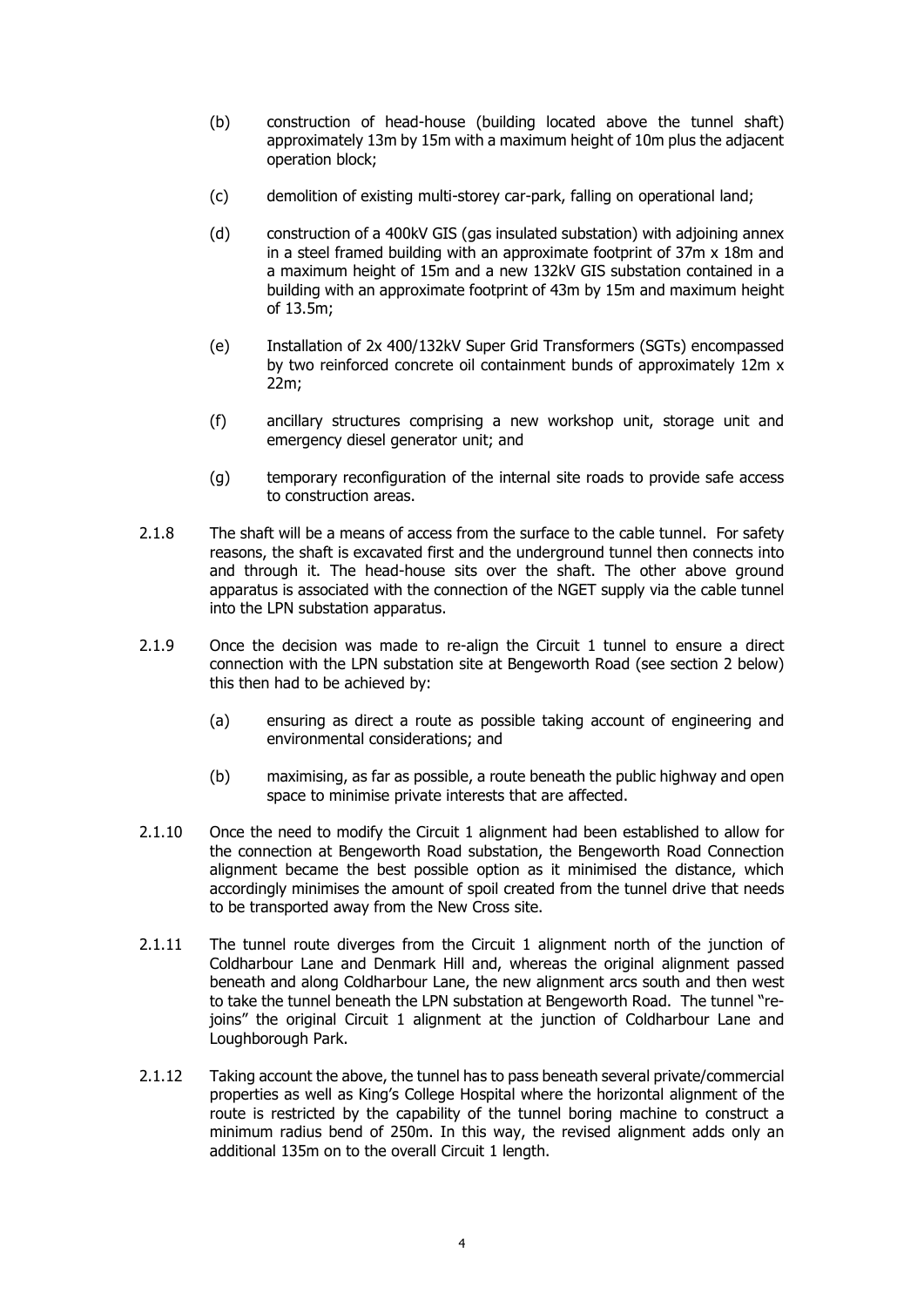- 2.1.13 The Order excludes those areas of the tunnel beneath or within the highway. This approach was taken in LPT1 and Circuits 1 to 3 of LPT2 and allows NGET to take a proportionate approach to acquisition of Order rights as explained in paragraph 1.10 above.
- 2.1.14 In respect of the land comprised in the Order along the tunnel alignment, no surface access is required in order to construct, use and maintain the tunnel. Access to the land comprised in the Order will be via adjacent sections of the tunnel.
- 2.1.15 The depths of the tunnel (measured to the crown of the tunnel) will be no higher than 20 metres below ground level and most of the tunnel will be located at a depth of approximately 25 metres. The Order will seek an ability for the tunnel to deviate vertically, but will set a "not less than" depth for the rights so that landowners know the tunnel will not be shallower while at the same time allowing NGET some flexibility if unexpected conditions are encountered.
- 2.1.16 The Order will contain the rights for the construction, commissioning and maintenance etc. of the tunnel together with a zone surrounding the tunnel which will safeguard that area from third party interference to protect the structural integrity of the tunnel. The protection zone will be 6 metres above and below the tunnel (i.e. 16.5m vertically in total) and 3 metres either side of the tunnel. Therefore, the rights corridor will be at a depth of at least 14 metres below the ground. In some locations, on a case by case basis, the overall lateral rights corridor will reduce very slightly from 10.5 metres (i.e. 3m either side of a 4.5 metre external diameter tunnel). In these cases excluding a very small extent of a new interest from the Order is judged appropriate on balance without affecting the deliverability or integrity of the tunnel.
- 2.1.17 In accordance with Schedule 9 of the 1989 Act, NGET, in formulating the proposals for the installation below ground of an electric line, or the execution of any other works for or in connection with the transmission of electricity, must have regard to the desirability of preserving natural beauty, of conserving flora, fauna and geological or physiographical features of special interest and of protecting sites, buildings and objects of architectural, historic or archaeological interest.

## 2.2 **The Bengeworth Road Connection Request**

- 2.2.1 Following a connection application from NGESO for a party to connect to NGET's transmission system, NGET is obligated under its transmission licence and the STC to make an offer to NGESO (a Transmission Owner Construction Offer ("**TOCO**")) detailing the terms (essentially, work, cost and programme) for the connection of that party. There are very limited exceptions to NGET's obligation to make a connection offer, which are not relevant in these circumstances.
- 2.2.2 There is an application process to be followed that defines the tasks, formal documentation, interface requirements, timescales and responsibilities between NGESO and NGET. NGET is responsible for the design of the connection and the infrastructure of its Transmission System, provision of charging and capital cost information to NGESO, initial Outage requirements, programme of works, asset details, and the issue of the TOCO to NGESO.
- 2.2.3 In accordance with the STC, NGET is required to confirm to NGESO within a prescribed time period if it does not intend to submit a TOCO. The NETS Security and Quality of Supply Standards ("**SQSS**") sets out a coordinated set of criteria and methodologies that all transmission licensees shall use in the planning and operation of the national electricity transmission system of Great Britain.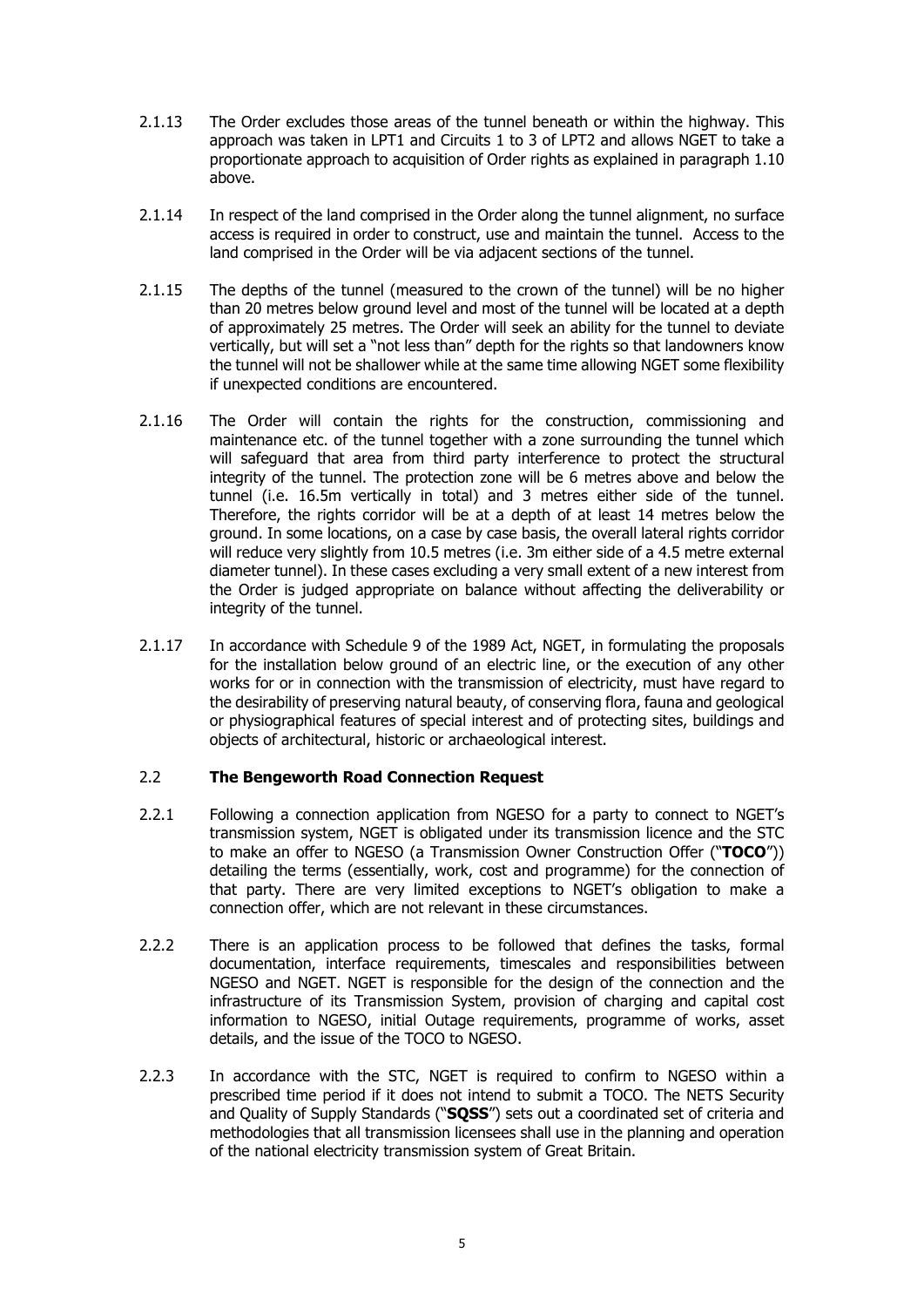- 2.2.4 Both planning and operational criteria are set out in the SQSS and these will determine the need for services provided to the relevant transmission licensees. The criteria presented in the SQSS represent the minimum requirements for the planning and operation of the national electricity transmission system. When NGET makes a connection offer to NGESO, it is required by its transmission licence to consider the SQSS position and requirements.
- 2.2.5 In this case, LPN made a request for a Grid Supply Point ("**GSP**") for the reinforcement of its network (about which see section 2.3 below) through the NGESO to NGET. Having pursued the proper process, NGET made an offer, again via the NGESO to LPN. The Bengeworth Road Connection is the delivery of that connection pursuant to that offer.

## 2.3 **Need for the Bengeworth Road Connection**

- 2.3.1 The GSP at Bengeworth Road is part of a whole system solution which requires assessment of transmission and distribution, load forecasts, asset health data, along with associated network reinforcement scope and cost over the long term. Following receipt of the Connection Application from LPN and subsequent collaborative working with LPN it was concluded that:
	- (a) LPN demand at the City Road substation, inner London, requires an extra SGT at New Cross within the funding period ED-2 (the DNO's equivalent of RIIO T2 and which starts in 2023). This is required whether Bengeworth Road GSP is built, or the existing configuration is maintained. However, the City Road substation has been discounted as a viable option for a new SGT because the site already comprises of 6 SGTs and the inclusion of a seventh SGT at the site will likely result in significant reinforcements on the distribution system;
	- (b) These increased demand scenarios cannot be ignored without consequences for the management and maintenance of the network in compliance with the SQSS;
	- (c) In the New Cross Wimbledon group of networks, the future demand analysis points to an additional SGT being required at New Cross by 2026 (this is a second SGT to the one referred to in (a)). Without Bengeworth Road, the existing network would need significant downstream upgrade/reinforcement to enable increased demand. Wimbledon substation has been discounted as a viable option for similar reasons as City Road; and
	- (d) Adding an SGT for the City Road interface at New Cross during ED-2, combined with an SGT to address demand increase, makes New Cross saturated; meaning there is no possibility to add any further SGTs at the existing New Cross site.
- 2.3.2 The Bengeworth Road Connection is not a direct contributor in and of itself to Government's efforts to be "zero carbon" and its related efforts to convert petrol/diesel car use to EVs. However, this conversion is anticipated to require significant network reinforcement as the need for EV charging points grows (and quickly). Hence LPN considers that it needs at least 1 more additional SGT (so that becomes a total of 3 SGTs versus existing configuration) being required at New Cross by 2050. It is also by no means certain that current targets will remain as intended – for example the bringing forward from 2040 of the target for banning the sale of new petrol/diesel cars.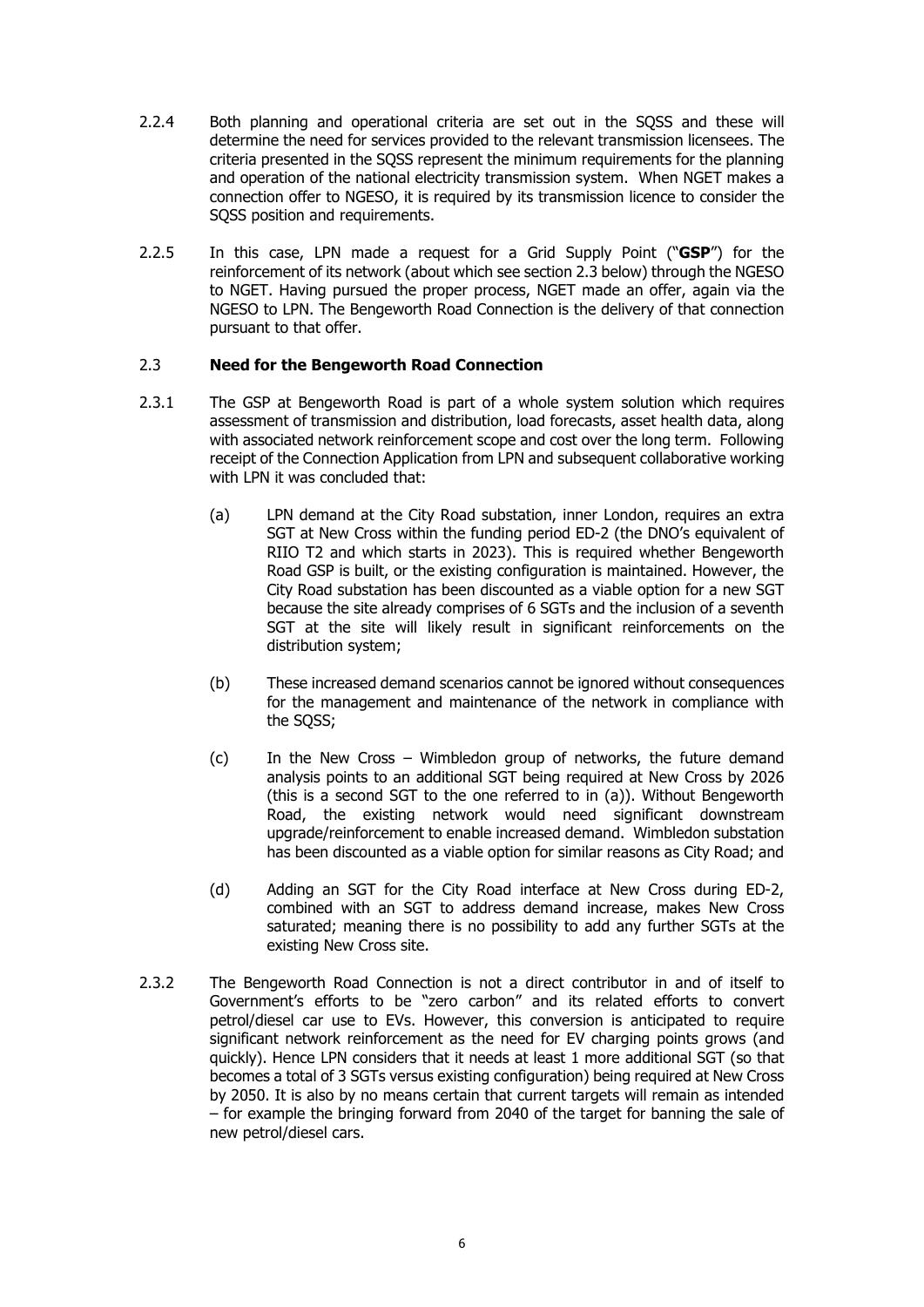- 2.3.3 In the context of the need in this vicinity of the pressing need for two additional SGTs, together with the timing of the tunnelling of LPT  $2$  – Circuit 1, the logic for taking this chance and promoting the Bengeworth Road Connection is compelling. The Bengeworth Road Connection will accommodate two SGTs on-site and will be a direct connection into LPT2. Such a connection could not be realistic as a retrofit into the high voltage cable tunnel (it would not be feasible to dig a shaft into a "live" cable tunnel).
- 2.3.4 When the above network reinforcement is taken with concerns as to the continued ageing and corrosion of the existing oil-filled cable network, the case becomes even more powerful. The opportunity for this direct connection into LPT2 – Circuit 1 also maximises the efficiency of the power transfer between the transmission network and the distribution network because the further the power has to travel between networks, the more power is lost on that journey.
- 2.3.5 Initially, the intention was for the Bengeworth Road Connection to be delivered by the excavation of two tunnel adits (an adit is a spur tunnel connecting a shaft to a main tunnel and in this case would have been two adits of not insignificant length (up to approximately 400m)) from the LPN substation to connect into the LPT2 - Circuit 1 (prior to the commissioning of the high voltage cables) beneath Coldharbour Lane.
- 2.3.6 On further analysis a re-alignment of the LPT2 Circuit 1 tunnel to pass beneath the LPN substation site and allow for a direct connection via a vertical shaft was preferred for the following principal reasons:
	- (a) The excavation of the tunnel adits would have led to a much more intensive noise and dust effect on the local properties and their residents. In particular, a large number of HGV vehicle movements would have been required into and out of the LPN substation to take away the excavated material;
	- (b) As described above, there are network efficiency reasons for keeping the connection as close as possible; and
	- (c) The tunnel re-alignment option leads to overall project cost savings, and it is by no means certain that Ofgem would have approved a more expensive adit option as part of the negotiated funding round.
- 2.3.7 There are also significant environmental improvements associated with the realignment option, including: reduced concrete and steel quantities, reduced HV cable lengths, and reduced tunnel spoil quantities.
- 2.3.8 The realignment option, driving a tunnel boring machine straight through the Bengeworth Road shaft significantly reduces the risks associated with constructing adits in challenging geological conditions, thus giving greater certainty of achieving time and cost commitments for all stakeholders.

# 3 **ENABLING POWER**

- 3.1 By section 9(2) of the 1989 Act, the holder of a licence authorising him to participate in the transmission of electricity is charged with the duty "to develop and maintain an efficient, co-ordinated and economical system of electricity transmission".
- 3.2 NGET is a holder of an electricity transmission licence granted or treated as granted under section 6(1)(b) of the 1989 Act. NGET owns the high voltage electricity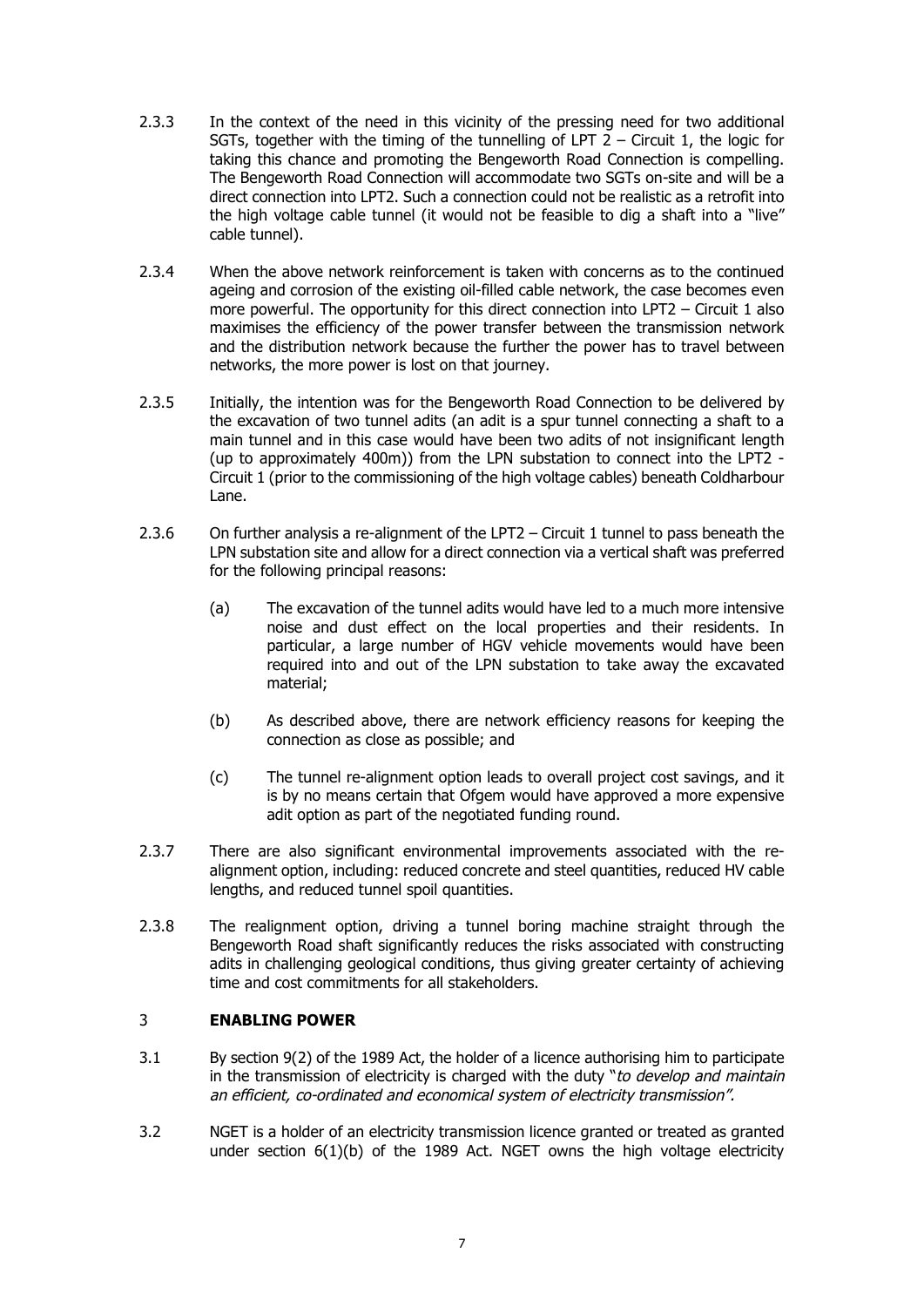transmission network in England and Wales and operates the transmission system across Great Britain.

- 3.3 Section 10 and Schedule 3 of the 1989 Act empower NGET "to purchase compulsorily any land [including rights in land] required for any purpose connected with the carrying on of the activities which [NGET] is authorised by [its] licence to carry on."
- 3.4 Schedule 4 of the 1989 Act and the New Roads and Street Works Act 1991 enable NGET to use street works powers for those parts of the project in and beneath the "street", hence not all of the tunnel route is the subject of this Order.

## 4 **LAND AND RIGHTS REQUIRED**

## 4.1 **Permanent Land Acquisition**

There is no land acquisition required pursuant to the Order in relation to the above ground sites for the Bengeworth Road Connection. All required above ground land rights have been secured by agreement with LPN.

## 4.2 **Acquisition of New Rights**

- 4.2.1 The new rights to be purchased compulsorily over the land under this Order are described in Table 1 of the Order Schedule in accordance with the definitions set out in paragraph 4.2.3 below. The land over which the new rights are to be purchased compulsorily is shown coloured blue on the Order Map.
- 4.2.2 The land shown edged red and with no colour wash and to which no plot number has been assigned is comprised within the Bengeworth Road Connection but does not form part of this Order.
- 4.2.3 The Rights to be acquired are defined in the table below:

| "Tunnel and Cable Rights" | All rights necessary for the purposes of or incidental to<br>the construction of the hereinafter mentioned Cable<br>Tunnel and operation of the electricity infrastructure,<br>including: |                                                                                                                                                                                                                                                                                                                                           |
|---------------------------|-------------------------------------------------------------------------------------------------------------------------------------------------------------------------------------------|-------------------------------------------------------------------------------------------------------------------------------------------------------------------------------------------------------------------------------------------------------------------------------------------------------------------------------------------|
|                           |                                                                                                                                                                                           | the right to construct and install a concrete<br>cable tunnel with an overall external diameter<br>not exceeding 4.5 metres at a depth of not less<br>than 20 metres below the surface of the land<br>at the date of the Order together with any<br>necessary or auxiliary apparatus (in the Order<br>referred to as the "Cable Tunnel"); |
|                           |                                                                                                                                                                                           | the right to retain and make use of and from<br>time to time inspect, cleanse, maintain, repair,<br>alter and decommission and make safe the<br>Cable Tunnel;                                                                                                                                                                             |
|                           |                                                                                                                                                                                           | the right to place, attach and install electricity<br>cables for the transmission and distribution of<br>electricity together with all necessary ancillary<br>cables, pipes, equipment, apparatus and fibre<br>optic cables required in connection with the use                                                                           |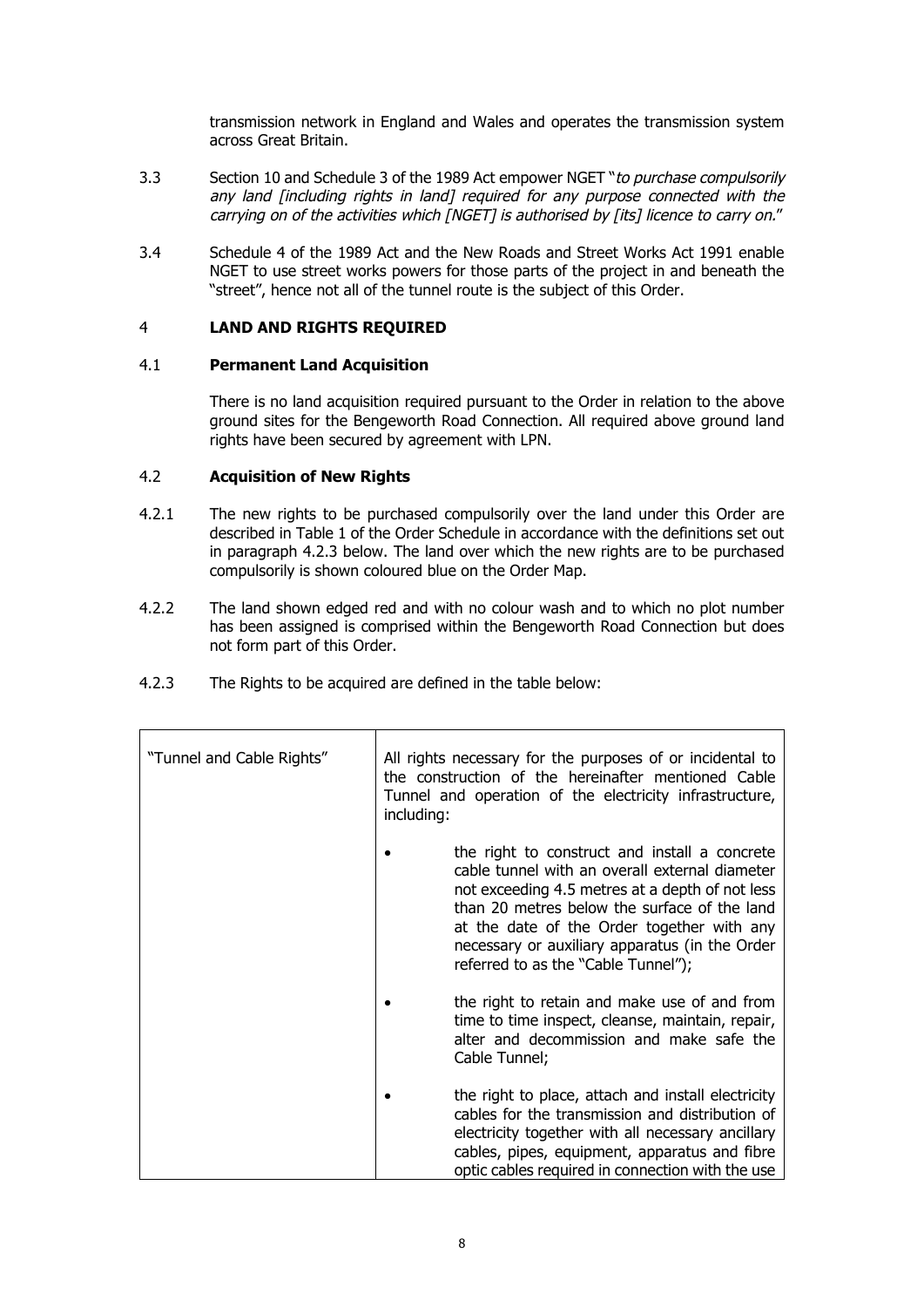|  | and operation of the aforementioned electricity<br>cables;                                                                                                                                                                                                                                                                                                                                                                                                                                                                                                                                                                                 |
|--|--------------------------------------------------------------------------------------------------------------------------------------------------------------------------------------------------------------------------------------------------------------------------------------------------------------------------------------------------------------------------------------------------------------------------------------------------------------------------------------------------------------------------------------------------------------------------------------------------------------------------------------------|
|  | to test and commission the electricity<br>infrastructure installed within the Cable Tunnel<br>and to remedy initial faults and defects in it at<br>any time prior to the date on which it is<br>energised and ready for commercial operation;                                                                                                                                                                                                                                                                                                                                                                                              |
|  | commission,<br>operate,<br>retain,<br>inspect,<br>to<br>maintain, repair, alter, renew, replace and<br>decommission the electricity<br>remove<br>or<br>infrastructure;                                                                                                                                                                                                                                                                                                                                                                                                                                                                     |
|  | the right to enter the hereinafter mentioned<br>Protective Strip and the Cable Tunnel from any<br>adjoining cable tunnels and adits as often as<br>may be required with or without vehicles and<br>at all times with all necessary materials<br>apparatus plant and equipment for the<br>purposes set above and/or for the purpose of<br>access to and egress from other parts of the<br>NGET's Cable Tunnel and adits;                                                                                                                                                                                                                    |
|  | the right to all necessary rights of support for<br>the Cable Tunnel; and                                                                                                                                                                                                                                                                                                                                                                                                                                                                                                                                                                  |
|  | The right to all necessary rights of protection<br>for the Cable Tunnel from any excavation,<br>mining foundation or piling works within such<br>part of the subsoil and under the surface of the<br>land as comprises a strip (in the Order referred<br>to as the "Protective Strip") thereof the upper<br>limit of which shall not be greater than 6 metres<br>from the top of the Cable Tunnel at the date of<br>the Order and the lower limit of which shall not<br>be greater than 6 metres below the bottom of<br>the Cable Tunnel and the lateral limits shall not<br>be greater than 3 metres on each side of the<br>Cable Tunnel. |

- 4.2.4 The rights to be acquired for the Bengeworth Road Connection are limited to Tunnel and Cable Rights in the subsoil at a depth of no less than 14 metres along the route of the tunnel as described in the Schedule to the Order and shown on the Order plans.
- 4.2.5 The above new rights are for the benefit of the undertaking of NGET for the transmission of electricity including without limitation such land and hereditaments forming part of that undertaking as are accommodated by the rights set out in the Order and this notice.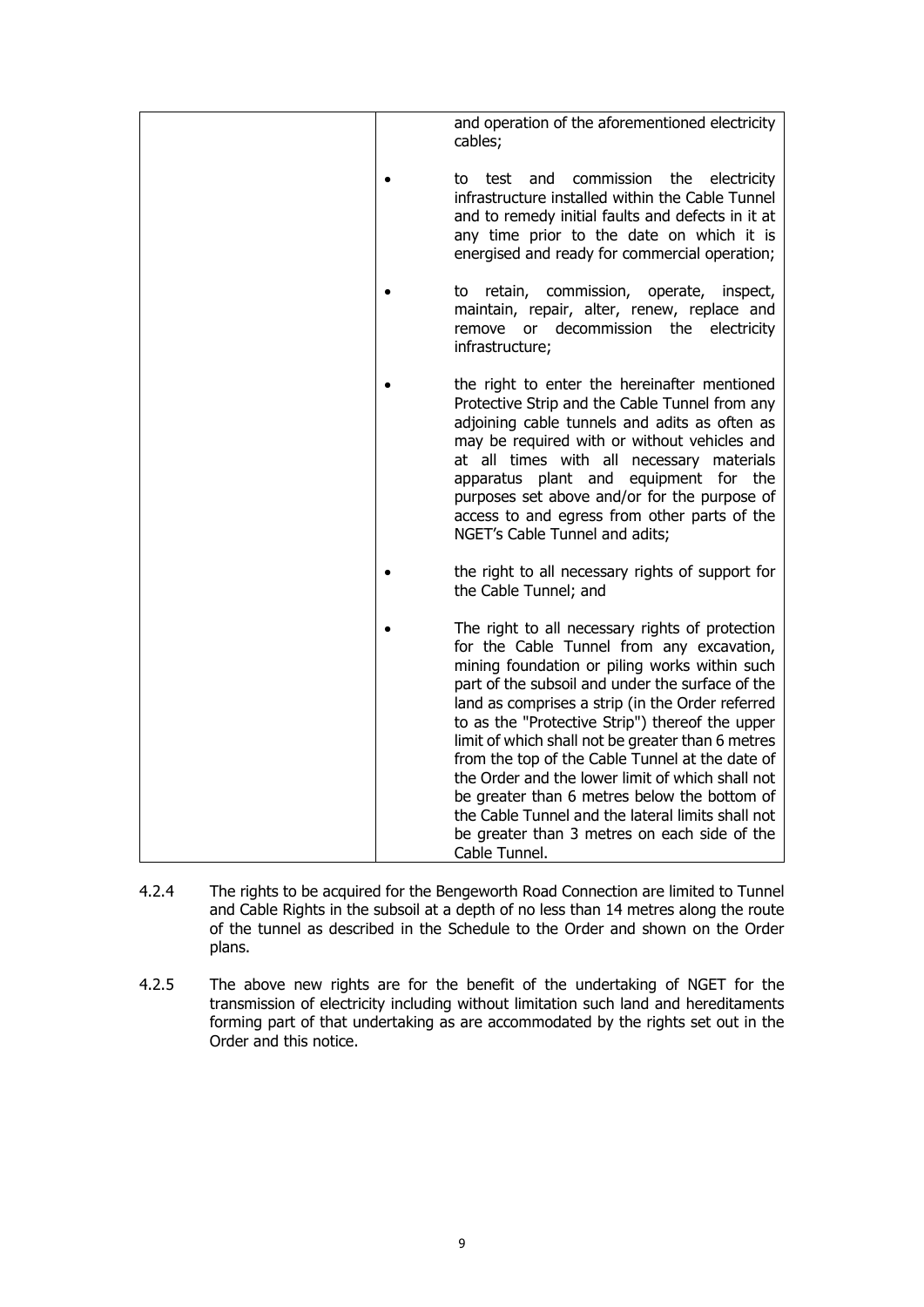# 5 **ACQUISITION STRATEGY AND PROGRESS TO DATE**

## 5.1 **NGET's Acquisition Strategy**

- 5.1.1 NGET seeks to acquire land and all rights by voluntary agreement. A rigorous process has been undertaken firstly to identify and thereafter to engage with landowners and occupiers to acquire the necessary interests by agreement.
- 5.1.2 NGET's approach is aligned with the wider London Power Tunnels project where given the complex nature of landownership and occupation within central London there are often numerous consents required even at depth. The first stage is to approach all land interests. In most cases the freehold owner is able to provide all rights required for the construction and operation of the asset. Once freehold owners have completed heads of terms it would then become clear if contact is required with relevant leaseholders/tenants if the freeholder is not able to grant the full rights required. It is in NGET's best interest to secure all voluntary rights available, even if this is only possible with one of numerous parties required.
- 5.1.3 Negotiations with landowners and occupiers to secure voluntary easements, wayleaves or licences for the tunnels within the Bengeworth Road Connection have been ongoing since December 2020. NGET makes particular efforts to avoid the use of compulsory purchase powers by negotiating by private treaty.
- 5.1.4 Initially, heads of terms ("HoTs") are entered into, agreeing the principal terms which are translated into legal agreements.
- 5.1.5 Given that this is a linear, deep tunnel scheme passing through and beneath London it will inevitably cross existing assets held by statutory undertakers, including transport/highway authorities, in respect of which asset protection and crossing agreements will be required.
- 5.1.6 Whilst particular effort is being made to secure the necessary rights voluntarily, in order to ensure the timely delivery of this critical linear infrastructure project, it is now necessary to use compulsory purchase powers. Voluntary negotiations for the remainder of the necessary rights will continue in parallel to the CPO process.

## 5.2 **Progress**

5.2.1 As at 14 October 2021, out of the 28 interests NGET has secured 2 of the required easements for the tunnels. There are a further 20 where heads of terms have been agreed but not finalised, leaving 6 yet to be agreed.

# 6 **PLANNING POSITION**

#### 6.1 **Permitted Development Rights**

- 6.1.1 Those parts of the Bengeworth Road Connection comprising of above ground works are consented pursuant to permitted development rights under Part 15, Class B of the Town and Country Planning (General Permitted Development) (England) Order 2015. This comprises: the drive shaft, reception shaft, headhouses, SGT and GIS and upgrades to existing substations on operational land.
- 6.1.2 The above development was confirmed by the London Borough of Lambeth as not being EIA development on 2 September 2021 following a screening application (referenced 21/01789/EIASCR). This enables NGET to utilise the said permitted development rights. As part of this application NGET agreed and executed a deed of unilateral undertaking dated 31 August 2021 and made under section 106 of the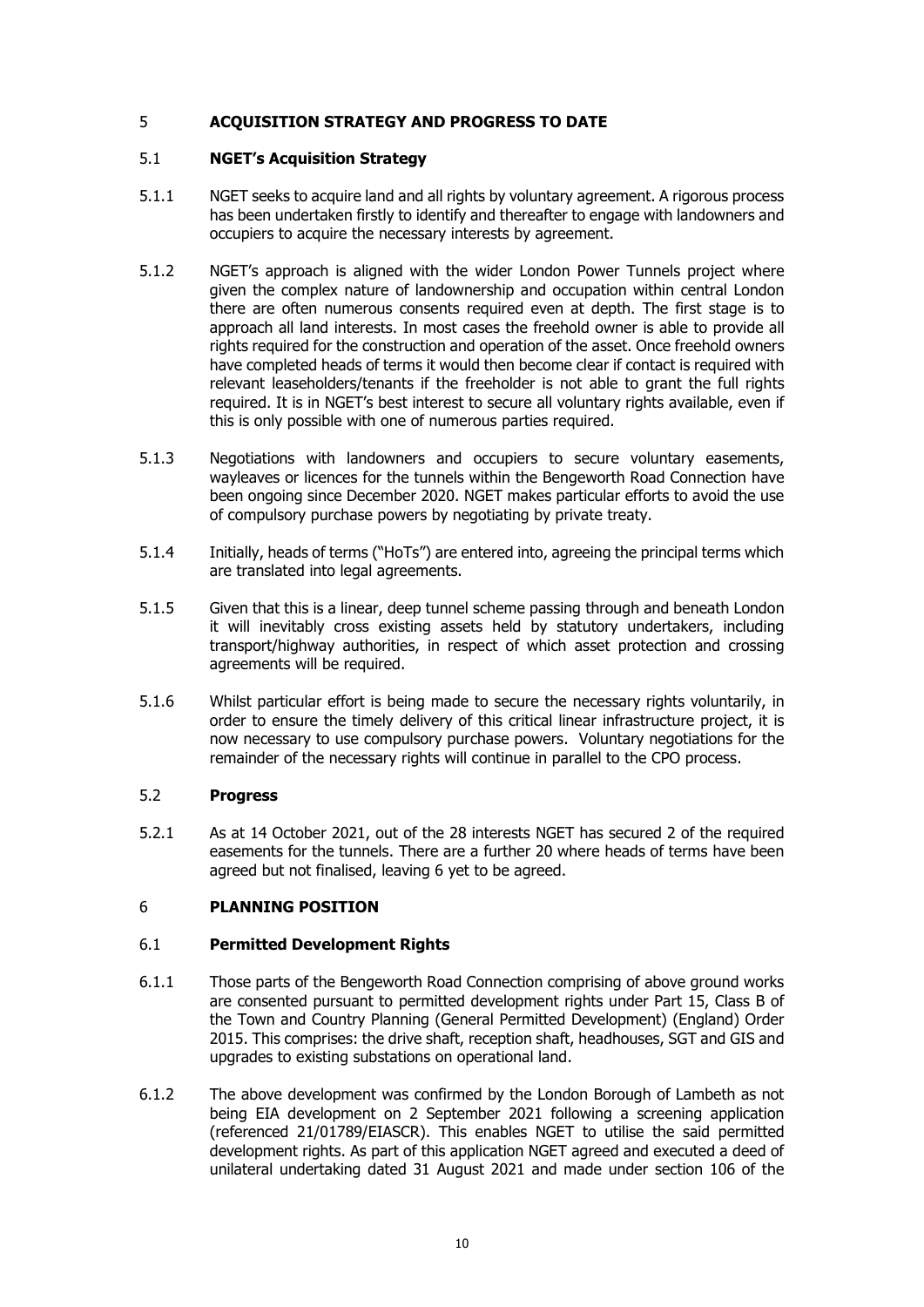Town and Country Planning Act 1990. This unilateral undertaking committed NGET to construction phase and operational phase mitigation measures.

- 6.1.3 There will need to be an application for design approval for the headhouse site in due course once its design is better known. This is a typical process to be gone through by statutory undertakers looking to utilise permitted development rights for above ground buildings and is not considered to be an impediment that will prevent the delivery of the development to programme and to budget.
- 6.1.4 The re-aligned tunnel is itself subject to an application for a screening opinion. This application has not yet been determined by the London Borough of Lambeth. It is not expected to be controversial or refused because it relates to the subterranean tunnel and as such there are no likely significant environmental effects arising from the re-alignment, noting that the London Borough of Lambeth were content that circuit 1 itself was not EIA development.

# 7 **SPECIAL CATEGORY LAND**

- 7.1 The Order does not propose or seek the authorisation of the purchase of any land forming part of a common, open space or fuel or field garden allotment for the purposes of the 1981 Act nor does it include any land owned by the National Trust.
- 7.2 There are interests held by local authorities and statutory undertakers in the Bengeworth Road Connection. NGET's negotiation with these parties continues. The Order does not interfere with interests held by other licence-holders.

# 8 **FUNDING AND DELIVERY**

## 8.1 **Timetable for delivery**

NGET has commenced tunnelling works for Circuit 1, with site set-up and construction of the Bengeworth Road Connection taking place between 2021 and 2023. This starts with the above ground site set-up and excavating the shaft in readiness for the tunnel passing through. The shaft is approximately 16m deep at present (5<sup>th</sup> October 2021).

## 8.2 **Funding**

- 8.2.1 The Bengeworth Road Connection includes the load-related Underground Cables and Tunnels elements of the LPT2 portfolio and a new GIS substation. Funding for the scheme, referred to as the Bengeworth Road Grid Supply Point (GSP) Project, is provided through NGET's RIIO-2 licence - the regulatory price control mechanism for investments of this nature.
- 8.2.2 Ofgem's decision to approve funding for the project was published on 14 June 2021. This decision approved the needs case for the project, the cost allowance and the outputs for the project. The Ofgem consultation included an extensive review of the needs case, the alternative options and justification for the project, and the efficient costs for the project. As a result, Ofgem considered that the Bengeworth Road GSP Project is the optimal strategic choice.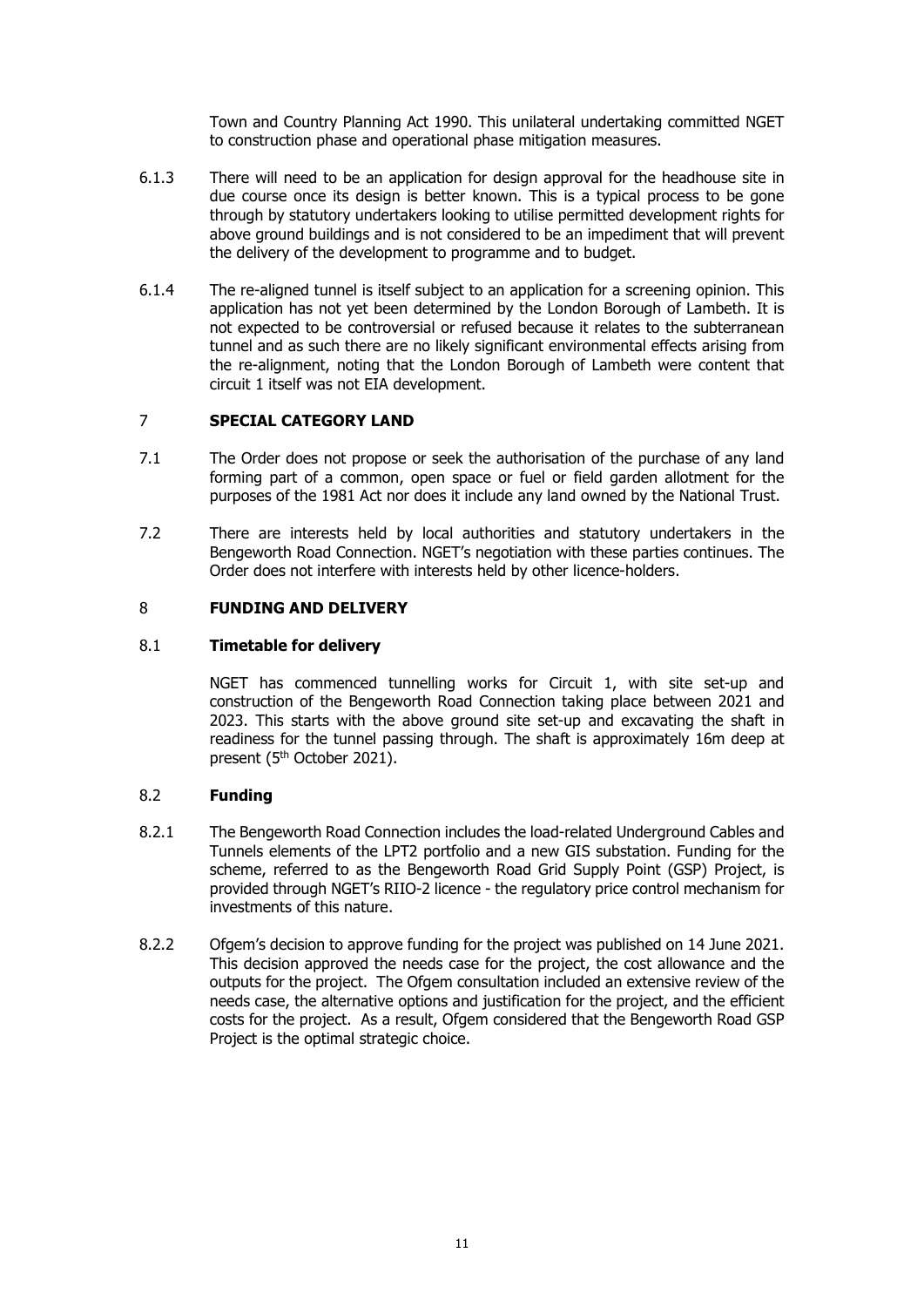# 9 **ALTERNATIVES TO THE ORDER**

### 9.1 **No Action**

9.1.1 This is not a feasible alternative option given the urgent and compelling need to meet the third party connection request and re-align part of the Circuit 1 project as described elsewhere in this Statement of Reasons.

## 9.2 **Options appraisal**

### Cut and Cover

- 9.2.1 In London, electricity has traditionally been transmitted through cables located just beneath the road surface, within the "street". For the Circuit 1 Project, using a "cut and cover" technique to run cables in the street would cause very significant traffic disruption across South London. This is aside from other effects from construction, including the noise associated with the process. This technique would be to simply dig a trench (in sections), lay the cable and back-fill the trench.
- 9.2.2 Maintenance and replacement of the assets would also be difficult, time consuming and costly because roads would need to be cut up again when maintenance or renewal is required.
- 9.2.3 In addition, there are technical constraints in using this process because of the inability to use forced-air ventilation to cool the cables and so there is a limit on cable ratings (i.e. the kV level that can be achieved).
- 9.2.4 The Cut and Cover technique also increases the risks of impacts and damage to apparatus of other Statutory Undertakers as the roads in South London are densely populated with varying apparatus.
- 9.2.5 This technique takes materially longer than other options because of the time required to cut up small sections of road and then move along the road.

#### Overhead Lines

- 9.2.6 The density of London's built environment means that an overhead line corridor does not exist and therefore this option is not feasible.
- 9.2.7 An overhead line option would be far more costly due to the impacts of sterilising land in London. This would also not be a viable option from a programming perspective as it would take a long time to construct and energise the system.

#### **Tunnelling**

- 9.2.8 The clear and compelling advantages of tunnelling over cut and cover are:
	- (a) a more direct route can be followed below the ground with the need for fewer joints, making for a more efficient design;
	- (b) the impact on local traffic is much less in both the construction phase and any subsequent maintenance and renewal;
	- (c) protection, maintenance and renewal of the assets is easier in a tunnel;
	- (d) the construction of the tunnel does not carry as much risk of damaging the apparatus of other statutory undertakers as a cut and cover method;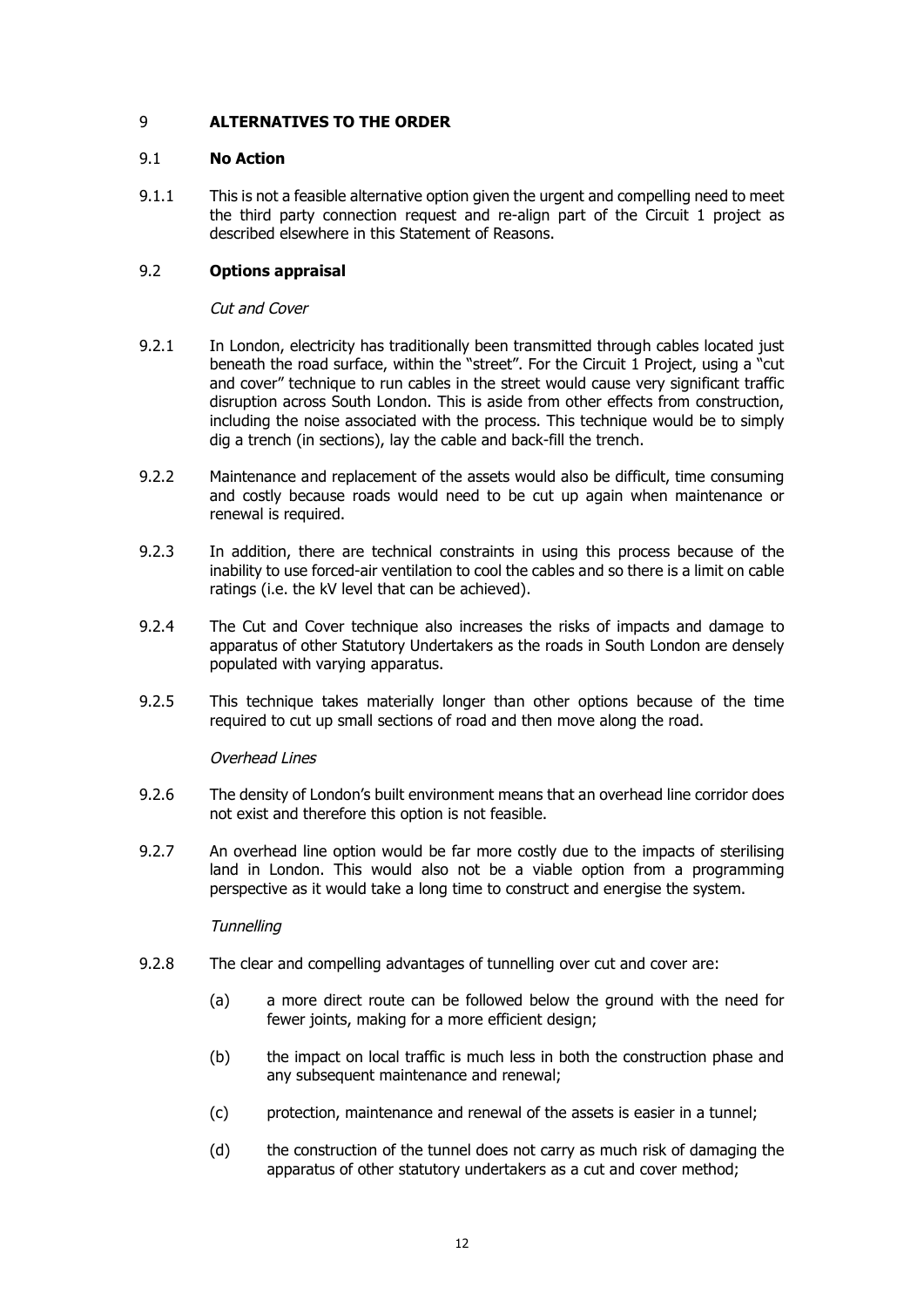- (e) noise and vibration arising from the tunnelling operation is imperceptible at the proposed depth; and
- (f) a higher cable rating can be achieved because of the ventilation techniques deployed for a tunnel solution.
- 9.2.9 The clear and compelling advantages of tunnelling over overhead lines are:
	- (a) tunnelling avoids a visual impact that some may perceive as being harmful;
	- (b) the limitations of routeing overhead lines in a dense urban environment where there are likely to be many taller buildings;
	- (c) the impact on local traffic is much less in both the construction phase and any subsequent maintenance and renewal; and
	- (d) protection, maintenance and renewal of the assets is easier in a tunnel.
- 9.2.10 Various tunnel routes were considered to re-align Circuit 1 beneath the LPN substation but the selected route is the most direct and there were no material disbenefits that outweighed that benefit.

#### Adit Option

9.2.11 As mentioned elsewhere in this Statement of Reasons, there was an option to have two tunnel adits excavated from the LPN substation to connect with Circuit 1 beneath Coldharbour Lane. This would have run north-westerly from the site beneath two heritage assets and then beneath Vaughan Road into the tunnel. This would have created significant noise and traffic disturbance to neighbours because it would have required the tunnel adits to have been excavated from the LPN substation with the associated above ground activity that would have involved.

### 10 **COMPELLING CASE IN THE PUBLIC INTEREST**

#### 10.1 **Human Rights Implications**

- 10.1.1 The Convention rights potentially applicable to the making of the Order are Articles 6, 8 and Article 1 of the First Protocol as contained in the Schedule to the Human Rights Act 1998. The position is summarised in paragraph 12 of Stage 2 of the Guidance.
- 10.1.2 Relevant parts of Article 1 of the First Protocol of the Convention provide:

"Every natural or legal person is entitled to peaceful enjoyment of his possessions" and "no one shall be deprived of his possessions except in the public interest and subject to the conditions provided for by law and by the general principles of international law".

10.1.3 Relevant parts of Article 8 of the Convention provide:

"1. Everyone has the right to respect for his private and family life, his home and his correspondence.

2. There shall be no interference by a public authority with the exercise of this right except such as is in accordance with the law and is necessary in a democratic society in the interests of … the economic well-being of the country …"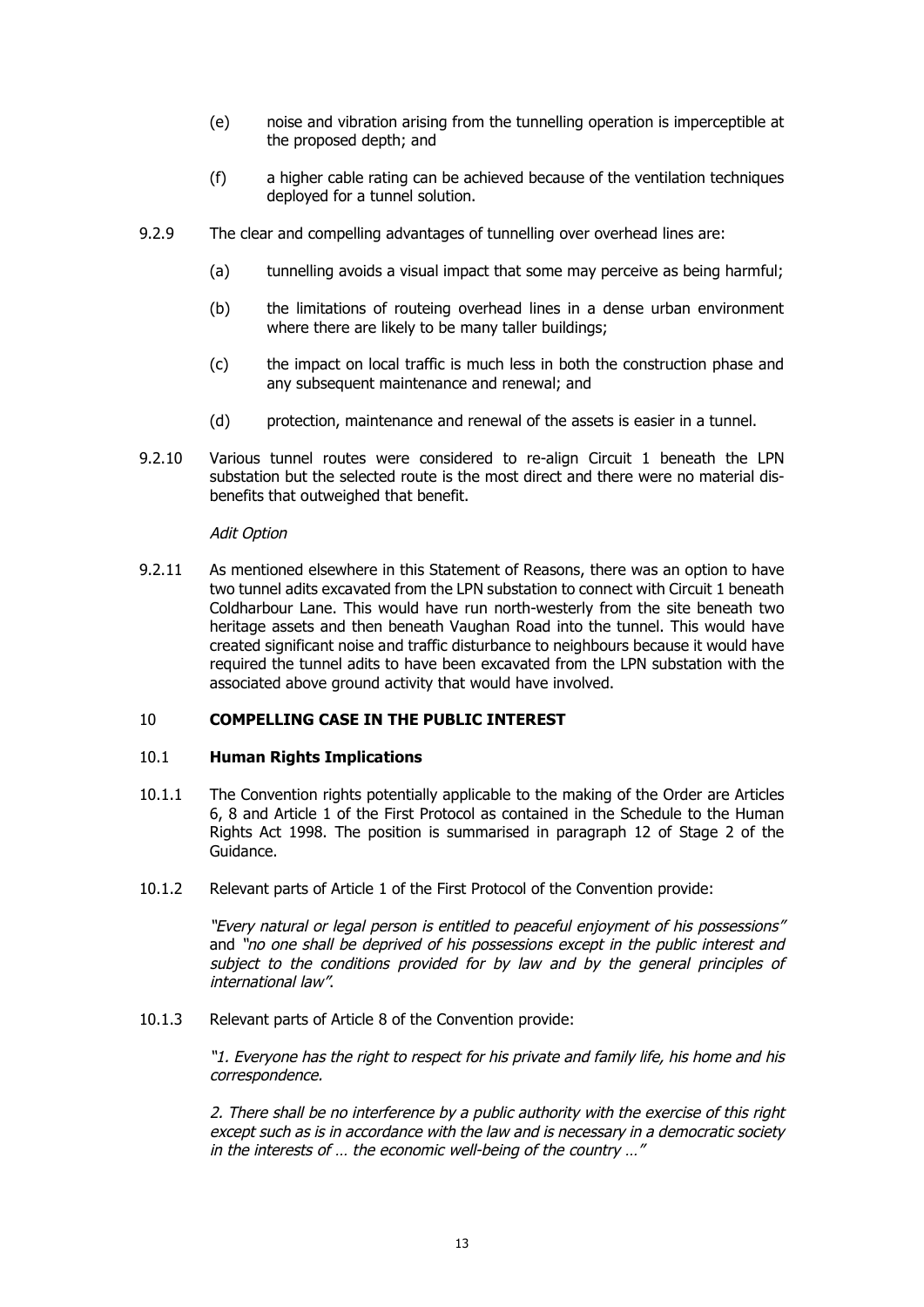- 10.1.4 The Order has been made pursuant to Section 10 and Schedule 3 of the 1989 Act which authorises NGET to acquire new rights compulsorily subject to following the procedures laid down in the 1981 Act.
- 10.1.5 NGET considers that there is a compelling case in the public interest that the new rights referred to in the Order be acquired in order to achieve the purposes described in this Statement of Reasons. If the Secretary of State agrees with NGET that there is a compelling case in the public interest, he may confirm the Order. If the Order is confirmed, compensation may be claimed by persons whose interests in land have been acquired or whose possession of land has been disturbed proportionate to any losses that they incur as a result of the acquisition. In the circumstances, if the Order is confirmed, it is considered that the compulsory acquisition of the new rights referred to in the Order will not conflict with Article 1 of the First Protocol or Article 8 of the Convention as any interference with the rights will be in accordance with the law, justified and proportionate.
- 10.1.6 Relevant parts of Article 6 provide that:

"1. In the determination of his civil rights and obligations … everyone is entitled to a fair and public hearing within a reasonable time by an independent and impartial tribunal established by law."

- 10.1.7 So far as the Order is concerned, any owner, lessee or occupier of land included in the Order will be notified and may have the opportunity to make representations to the Secretary of State and to be heard at a public inquiry before a decision is made as to whether or not the Order should be confirmed, and would in any event have legal rights under the 1981 Act to challenge any order made on the relevant statutory grounds.
- 10.1.8 NGET is satisfied that there are no planning or financial impediments to the implementation of Bengworth Road Connection and that the Bengeworth Road Connection is therefore likely to proceed if the Order is confirmed.
- 10.1.9 For the reasons set out above, there is considered to be a compelling case in the public interest to proceed with the Order to facilitate the Bengeworth Road Connection to enable LPT2 to connect with UKPN and to secure the replacement of the existing ageing oil filled cables and the upgrade of the cables.

# 10.2 **Equality Act 2010**

- 10.2.1 As a non-public body exercising public functions, NGET has a statutory duty under section 149 of the Equality Act to have due regard to the need to:
	- (a) eliminate discrimination, harassment, victimisation and any other conduct that is prohibited by or under the Act;
	- (b) advance equality of opportunity between persons who share a relevant protected characteristic and those who do not share it; and
	- (c) foster good relations between persons who share a relevant protected characteristic and persons who do not share it.
- 10.2.2 The relevant protected characteristics are: age; disability; gender reassignment; pregnancy and maternity; race; religion or belief; sex; and sexual orientation.
- 10.2.3 NGET's use of the tunnelling method (as mentioned above) for the Bengeworth Road Connection will keep the disruption to those living along the route to a minimum;